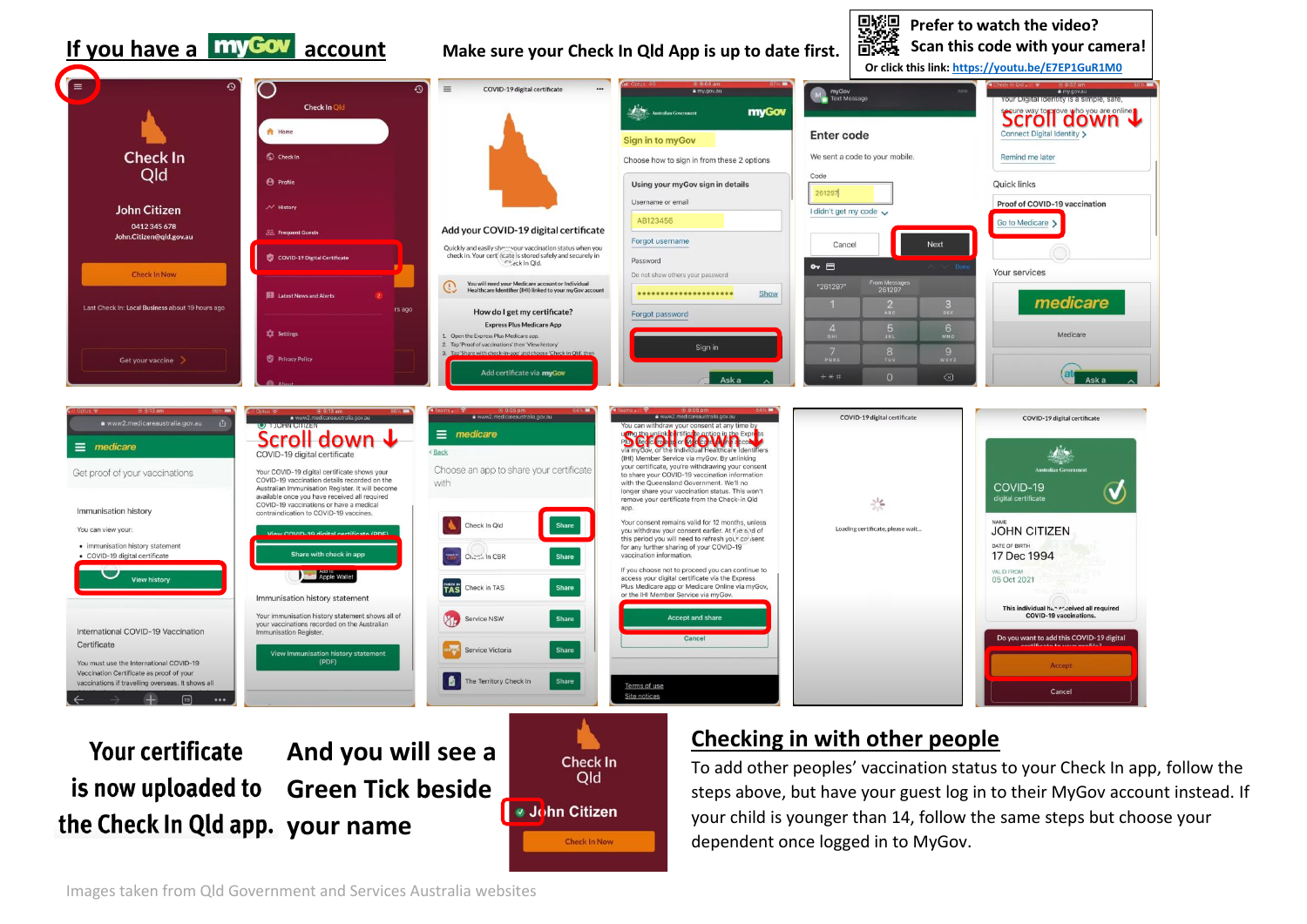婴 **Prefer to watch the video?** 高減 **Scan this code with your camera! Or click this link:<https://youtu.be/y-UoavDzKHA>**



## **Medical Exemptions**

If you can't get any of the approved COVID-19 vaccines for medical reasons, this will be recorded by your doctor on the Australian Immunisation Register. Once recorded, your exemption will appear on your COVID-19 Digital Certificate, which you can then add to your Check In App. Your exemption will also appear on your AIR Immunisation History Statement. If you prefer, both of these documents can be printed and used as proof of exemption status.